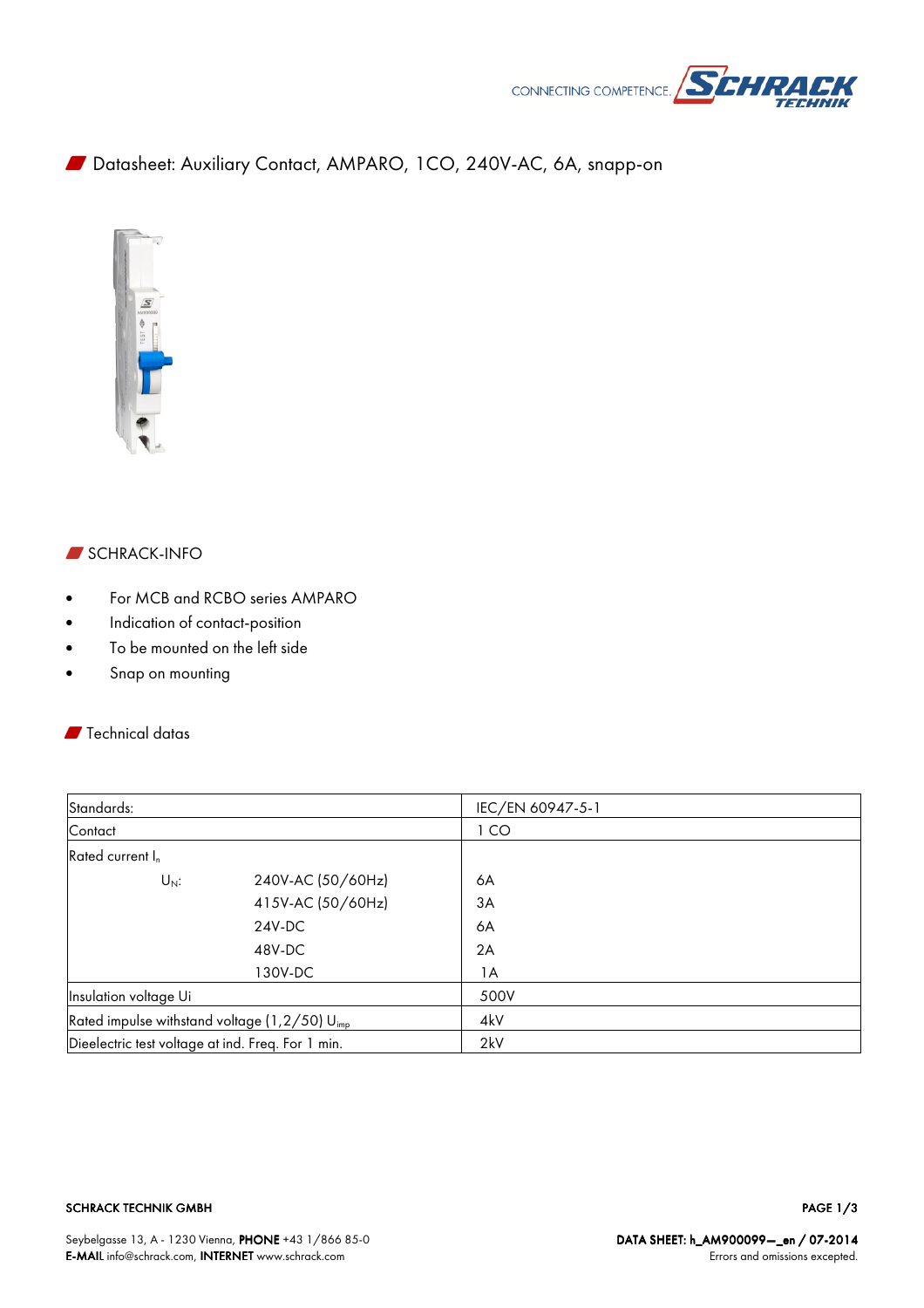

| Polution degree             | 2                                     |
|-----------------------------|---------------------------------------|
| Electrical endurance:       | > 6.000 operating cycles              |
| Mechanical endurance:       | > 10.000 operating cycles             |
| Protection degree           | <b>IP 20</b>                          |
| Ambient temperature:        | - 5 °C to +40 °C                      |
|                             | (with daily average ≤35°C)            |
| Storage temperature:        | - 25 $^{\circ}$ C to +70 $^{\circ}$ C |
| Terminal connection type    | Cable                                 |
| Terminal cross-section:     | $1 - 2,5$ mm <sup>2</sup>             |
| Terminal tightening torque: | $0,8$ Nm                              |
| Mounting:                   | snap on mounting                      |
|                             | on the left side                      |

### **Mounting**





**N** Wiring diagram



SCHRACK TECHNIK GMBH